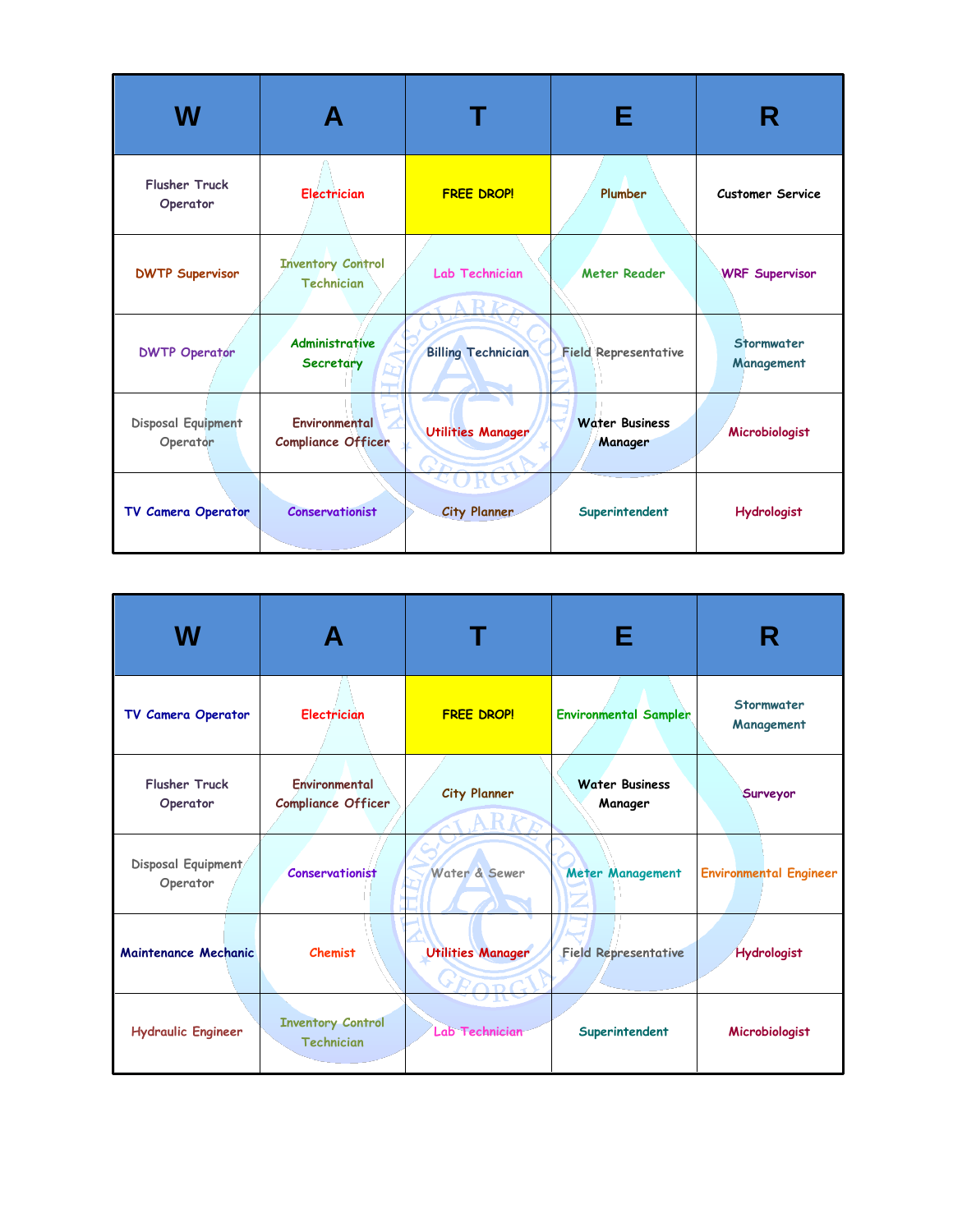| W                                |                                               |                             | Е                           |                                                |
|----------------------------------|-----------------------------------------------|-----------------------------|-----------------------------|------------------------------------------------|
| <b>DWTP Supervisor</b>           | Environmental<br><b>Compliance Officer</b>    | <b>FREE DROP!</b>           | Plumber                     | Surveyor                                       |
| <b>DWTP Operator</b>             | <b>WRF Operator</b>                           | Lab Technician              | Superintendent              | <b>Hydrologist</b>                             |
| <b>Flusher Truck</b><br>Operator | <b>Administrative</b><br>Secretary            | <b>Billing Technician</b>   | Meter Management            | Microbiologist                                 |
| TV Camera Operator               | <b>Chemist</b>                                | Water & Sewer<br>$\times F$ | <b>Field Representative</b> | <b>WRF Supervisor</b>                          |
| <b>Maintenance Mechanic</b>      | <b>Inventory Control</b><br><b>Technician</b> | <b>Utilities Manager</b>    |                             | Environmental Sampler   Environmental Engineer |

| W                                |                                               |                           | Е                                | R                        |
|----------------------------------|-----------------------------------------------|---------------------------|----------------------------------|--------------------------|
| Disposal Equipment<br>Operator   | <b>Chemist</b>                                | <b>FREE DROP!</b>         | Superintendent                   | Surveyor                 |
| <b>DWTP Operator</b>             | <b>Administrative</b><br>Secretary            | Water & Sewer             | <b>Field Representative</b>      | <b>Customer Service</b>  |
| TV Camera Operator               | <b>Electrician</b>                            | <b>Billing Technician</b> | <b>Environmental Sampler</b>     | Microbiologist           |
| Maintenance Mechanic             | <b>Inventory Control</b><br><b>Technician</b> | Lab Technician            | <b>Meter Management</b>          | Stormwater<br>Management |
| <b>Flusher Truck</b><br>Operator | <b>WRF Operator</b>                           | <b>Utilities Manager</b>  | <b>Water Business</b><br>Manager | <b>WRF Supervisor</b>    |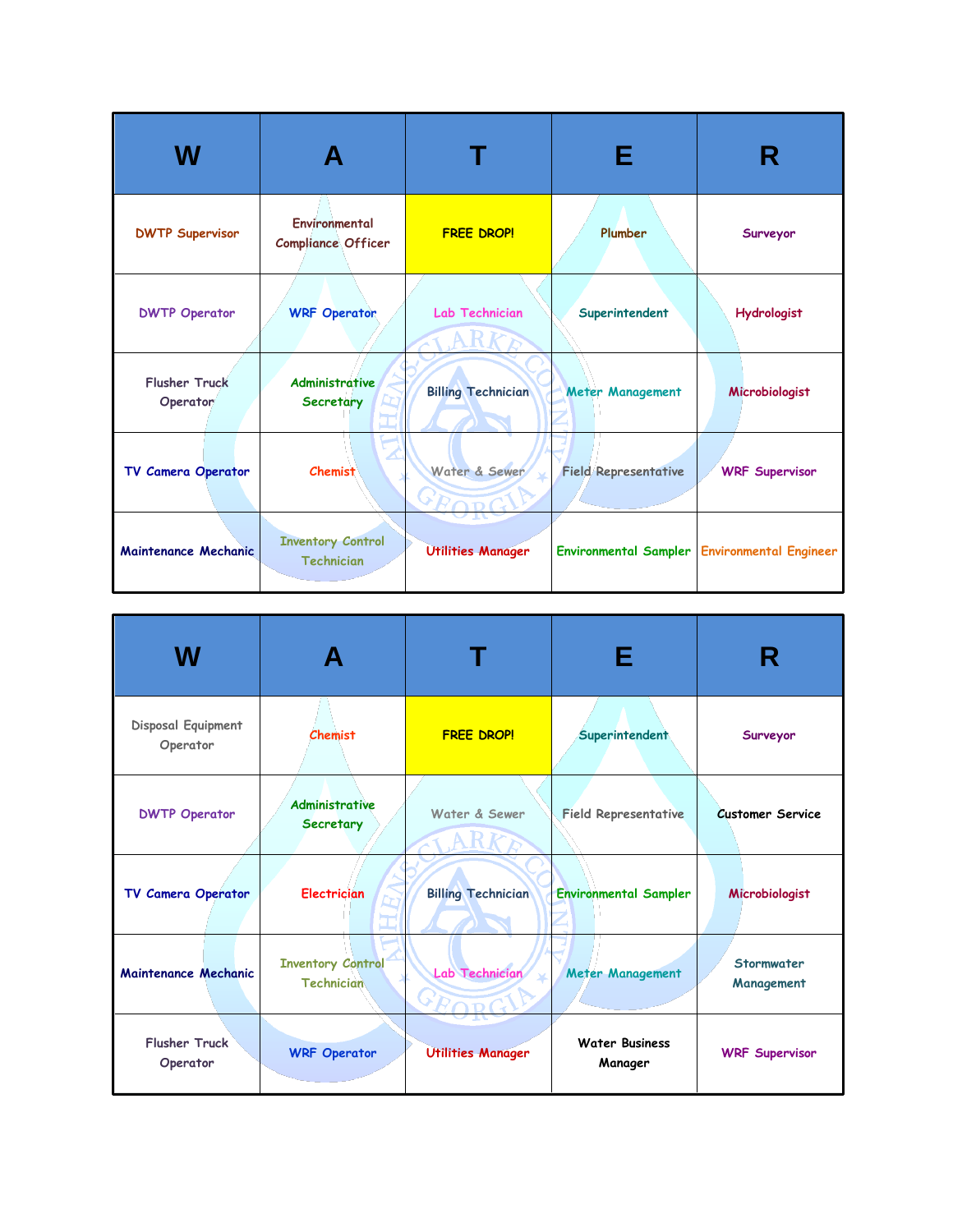| W                                |                                                   |                           | Е                                |                               |
|----------------------------------|---------------------------------------------------|---------------------------|----------------------------------|-------------------------------|
| <b>Flusher Truck</b><br>Operator | <b>Inventory Control</b><br><b>Technician</b>     | <b>FREE DROP!</b>         | <b>Water Business</b><br>Manager | <b>WRF Supervisor</b>         |
| <b>Hydraulic Engineer</b>        | <b>WRF Operator</b>                               | Lab Technician            | Superintendent                   | <b>Customer Service</b>       |
| TV Camera Operator               | <b>Environmental</b><br><b>Compliance Officer</b> | <b>Utilities Manager</b>  | <b>Environmental Sampler</b>     | Microbiologist                |
| Disposal Equipment<br>Operator   | <b>Conservationist</b>                            | Water & Sewer             | Plumber                          | Hydrologist                   |
| <b>DWTP Supervisor</b>           | <b>Chemist</b>                                    | <b>Billing Technician</b> | <b>Meter Reader</b>              | <b>Environmental Engineer</b> |

| W                                     |                                               |                           | Е                            | R                             |
|---------------------------------------|-----------------------------------------------|---------------------------|------------------------------|-------------------------------|
| TV Camera Operator                    | <b>WRF Operator</b>                           | <b>Utilities Manager</b>  | <b>Environmental Sampler</b> | <b>Hydrologist</b>            |
| <b>DWTP Operator</b>                  | <b>Inventory Control</b><br><b>Technician</b> | Water & Sewer<br>ARK      | Meter Management             | Microbiologist                |
| Maintenance Mechanic                  | <b>Conservationist</b>                        | <b>FREE DROP!</b>         | <b>Field Representative</b>  | <b>WRF Supervisor</b>         |
| <b>Disposal Equipment</b><br>Operator | Administrative<br>Secretary                   | <b>Billing Technician</b> | <b>Meter Reader</b>          | <b>Environmental Engineer</b> |
| <b>Flusher Truck</b><br>Operator      | <b>Electrician</b>                            | <b>City Planner</b>       | Plumber                      | Surveyor                      |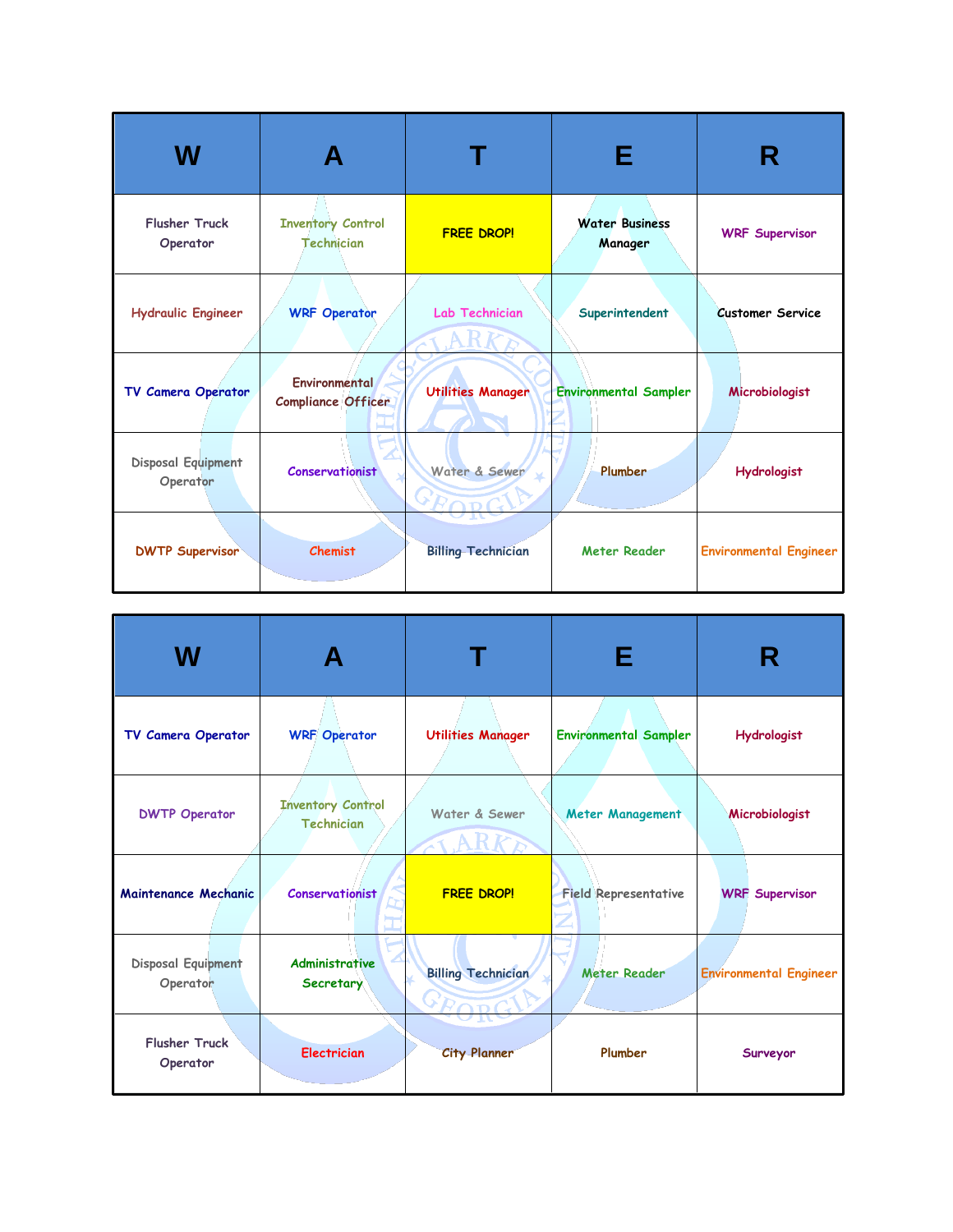| W                                | А                                             |                                    | Е                                | R                             |
|----------------------------------|-----------------------------------------------|------------------------------------|----------------------------------|-------------------------------|
| Disposal Equipment<br>Operator   | Environmental<br><b>Compliance Officer</b>    | <b>Lab Technician</b>              | <b>Meter Reader</b>              | <b>Environmental Engineer</b> |
| <b>Hydraulic Engineer</b>        | <b>Chemist</b>                                | Water & Sewer                      | Superintendent                   | Surveyor                      |
| <b>DWTP Operator</b>             | <b>Inventory Control</b><br><b>Technician</b> | <b>City Planner</b>                | Meter Management                 | <b>WRF Supervisor</b>         |
| <b>Flusher Truck</b><br>Operator | <b>Electrician</b>                            | <b>Billing Technician</b><br>YDODO | Plumber                          | Microbiologist                |
| TV Camera Operator               | <b>WRF Operator</b>                           | <b>FREE DROP!</b>                  | <b>Water Business</b><br>Manager | Hydrologist                   |

| W                                |                                               |                           | Е                                | R                             |
|----------------------------------|-----------------------------------------------|---------------------------|----------------------------------|-------------------------------|
| <b>Hydraulic Engineer</b>        | <b>Inventory Control</b><br><b>Technician</b> | <b>Billing Technician</b> | <b>Meter Management</b>          | <b>WRF Supervisor</b>         |
| TV Camera Operator               | <b>WRF</b> Operator                           | Water & Sewer             | <b>Field Representative</b>      | Microbiologist                |
| Maintenance Mechanic             | <b>Conservationist</b>                        | <b>City Planner</b>       | <b>Meter Reader</b>              | Stormwater<br>Management      |
| <b>DWTP Operator</b>             | <b>Administrative</b><br>Secretary            | <b>Utilities Manager</b>  | Superintendent                   | <b>Environmental Engineer</b> |
| <b>Flusher Truck</b><br>Operator | <b>Electrician</b>                            | <b>FREE DROP!</b>         | <b>Water Business</b><br>Manager | <b>Customer Service</b>       |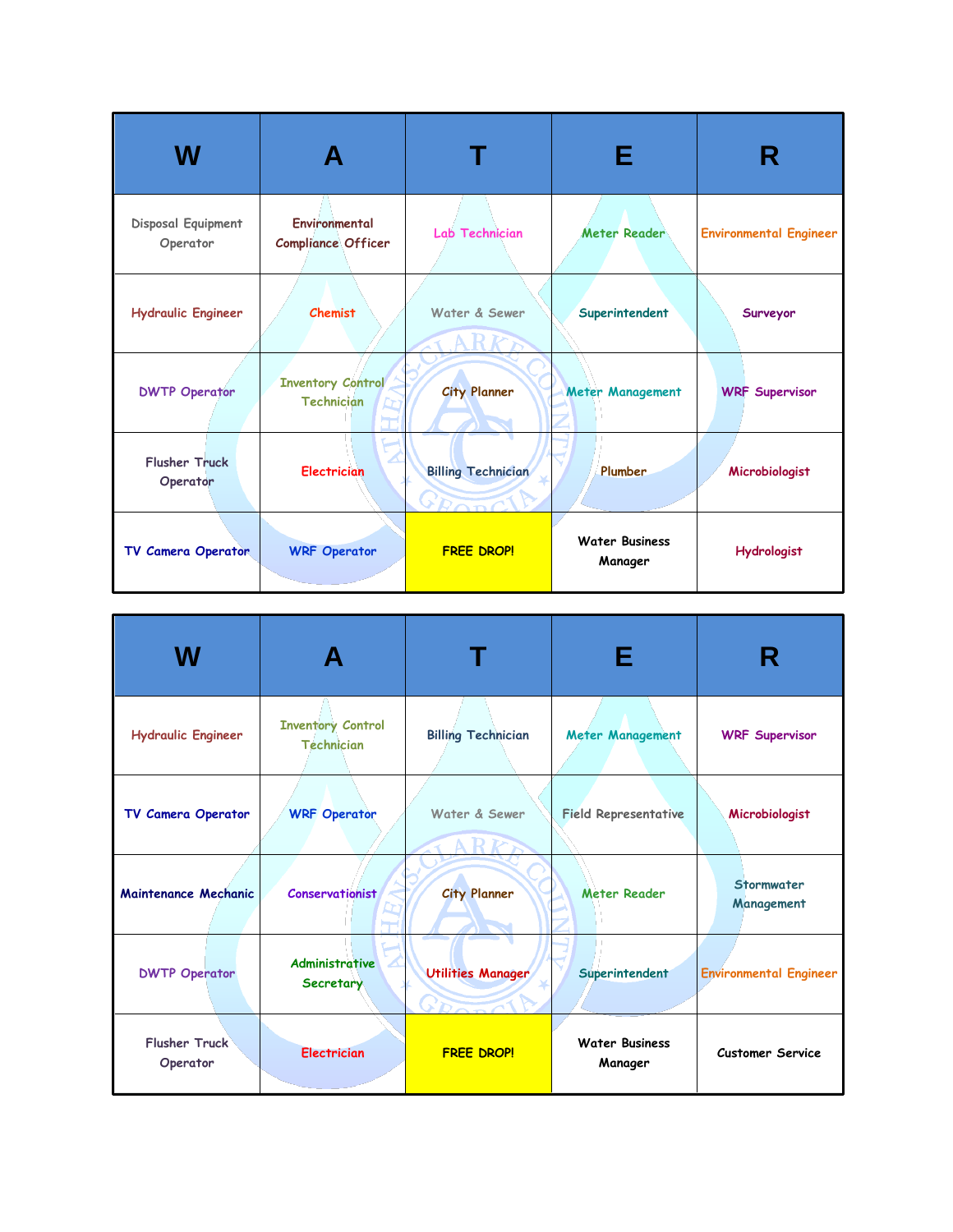| W                                |                                     |                           | Е                                |                               |
|----------------------------------|-------------------------------------|---------------------------|----------------------------------|-------------------------------|
| <b>Hydraulic Engineer</b>        | Chemist                             | <b>FREE DROP!</b>         | <b>Environmental Sampler</b>     | Surveyor                      |
| <b>DWTP Supervisor</b>           | <b>WRF Operator</b>                 | Water & Sewer             | Superintendent                   | Hydrologist                   |
| <b>Flusher Truck</b><br>Operator | Environmental<br>Compliance Officer | <b>City Planner</b>       | Plumber                          | <b>Customer Service</b>       |
| <b>Maintenance Mechanic</b>      | Conservationist                     | <b>Utilities Manager</b>  | <b>Water Business</b><br>Manager | <b>Environmental Engineer</b> |
| <b>DWTP Operator</b>             | <b>Electrician</b>                  | <b>Billing Technician</b> | <b>Meter Management</b>          | Microbiologist                |

| W                              |                                               |                           | Е                                | R                                            |
|--------------------------------|-----------------------------------------------|---------------------------|----------------------------------|----------------------------------------------|
| Disposal Equipment<br>Operator | <b>Inventory Control</b><br><b>Technician</b> | <b>Billing Technician</b> | Superintendent                   | <b>WRF Supervisor</b>                        |
| TV Camera Operator             | Environmental<br><b>Compliance Officer</b>    | <b>Lab Technician</b>     | <b>Meter Reader</b>              | <b>Hydrologist</b>                           |
| <b>DWTP Supervisor</b>         | Conservationist                               | Water & Sewer             | <b>Water Business</b><br>Manager | Stormwater<br>Management                     |
| <b>DWTP Operator</b>           | Administrative<br>Secretary                   | <b>City Planner</b>       |                                  | Environmental Sampler Environmental Engineer |
| <b>Hydraulic Engineer</b>      | <b>Electrician</b>                            | <b>FREE DROP!</b>         | Plumber                          | Surveyor                                     |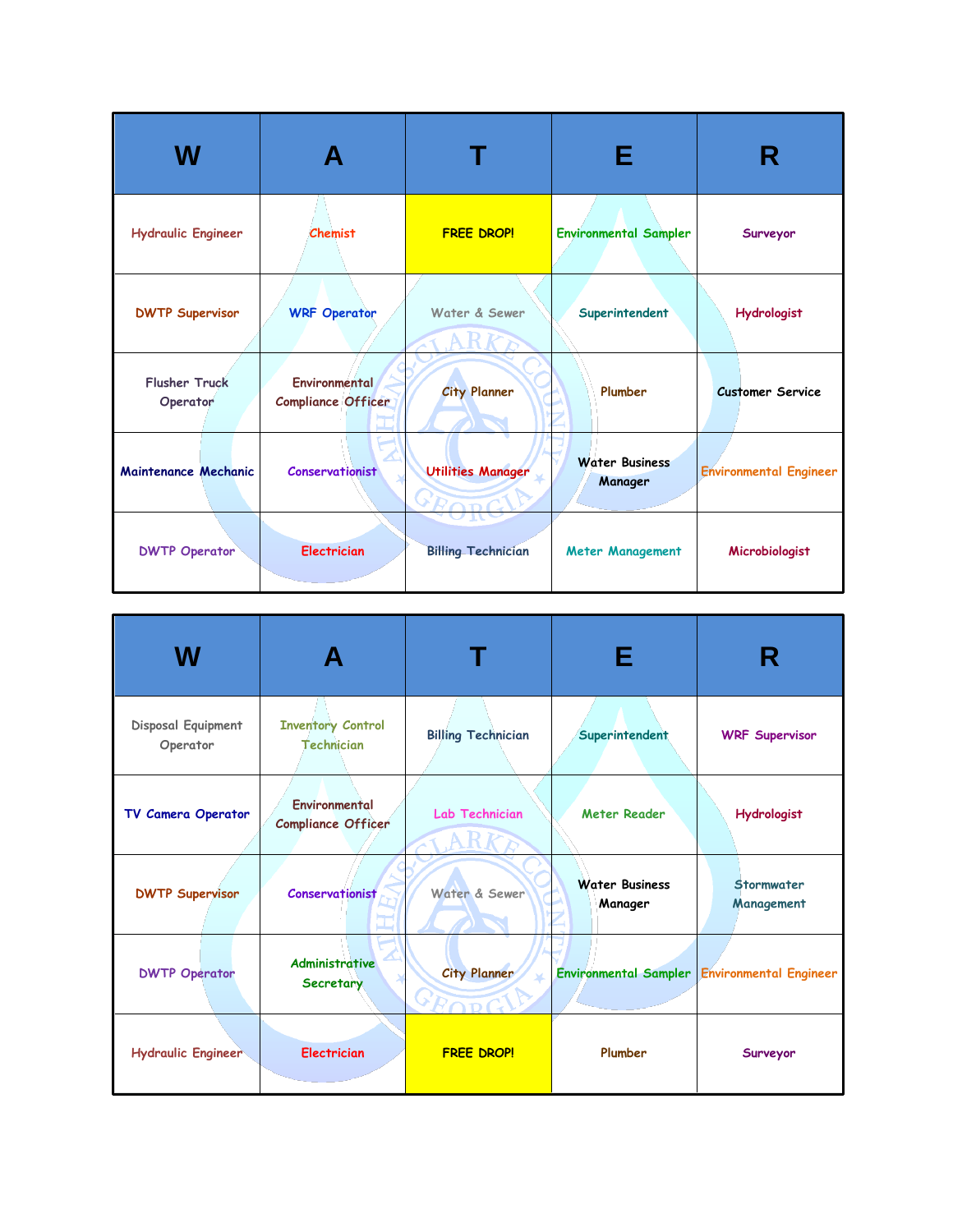| W                                | А                                             |                                    | Е                                | R                        |
|----------------------------------|-----------------------------------------------|------------------------------------|----------------------------------|--------------------------|
| <b>Flusher Truck</b><br>Operator | <b>Conservationist</b>                        | Water & Sewer                      | <b>Field Representative</b>      | Stormwater<br>Management |
| <b>Hydraulic Engineer</b>        | <b>Chemist</b>                                | <b>Utilities Manager</b>           | Plumber                          | Microbiologist           |
| TV Camera Operator               | Environmental<br><b>Compliance Officer</b>    | <b>City Planner</b>                | <b>Environmental Sampler</b>     | Surveyor                 |
| <b>DWTP Operator</b>             | <b>Inventory Control</b><br><b>Technician</b> | <b>FREE DROP!</b>                  | <b>Meter Reader</b>              | <b>WRF Supervisor</b>    |
| Disposal Equipment<br>Operator   | <b>Electrician</b>                            | $\sim$ Tr<br><b>Lab Technician</b> | <b>Water Business</b><br>Manager | Hydrologist              |

| W                              |                                            |                                             | Е                                | R                             |
|--------------------------------|--------------------------------------------|---------------------------------------------|----------------------------------|-------------------------------|
| TV Camera Operator             | Environmental<br><b>Compliance Officer</b> | Lab Technician                              | <b>Field Representative</b>      | Microbiologist                |
| <b>DWTP Supervisor</b>         | <b>WRF Operator</b>                        | <b>Utilities Manager</b><br>AR <sub>k</sub> | <b>Meter Management</b>          | <b>WRF Supervisor</b>         |
| Maintenance Mechanic           | <b>Administrative</b><br><b>Secretary</b>  | Water & Sewer                               | <b>Water Business</b><br>Manager | Stormwater<br>Management      |
| Disposal Equipment<br>Operator | <b>Electrician</b>                         | <b>FREE DROP!</b>                           | Superintendent                   | Hydrologist                   |
| <b>Hydraulic Engineer</b>      | Conservationist                            | $K\Omega$<br><b>City Planner</b>            | <b>Meter Reader</b>              | <b>Environmental Engineer</b> |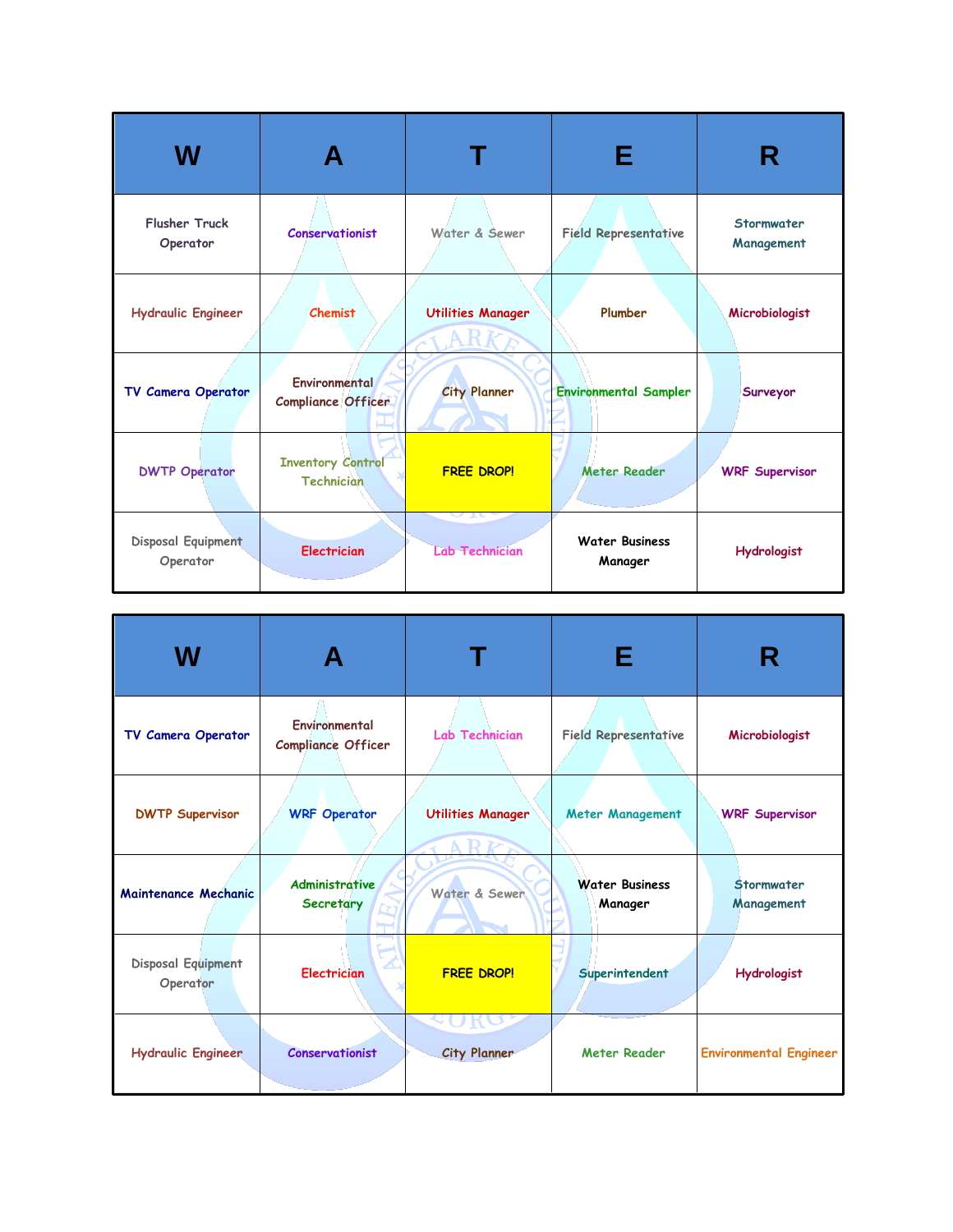| W                                     |                                               |                          | Е                                | R                       |
|---------------------------------------|-----------------------------------------------|--------------------------|----------------------------------|-------------------------|
| <b>Hydraulic Engineer</b>             | <b>Inventory Control</b><br><b>Technician</b> | Lab Technician           | <b>Meter Reader</b>              | <b>Customer Service</b> |
| <b>DWTP Operator</b>                  | Environmental<br><b>Compliance Officer</b>    | <b>FREE DROP!</b>        | Meter Management                 | <b>Hydrologist</b>      |
| <b>Disposal Equipment</b><br>Operator | <b>Chemist</b><br>ÈΣ,                         | Water & Sewer            | <b>Water Business</b><br>Manager | Microbiologist          |
| TV Camera Operator                    | <b>Administrative</b><br>Secretary            | <b>Utilities Manager</b> | Superintendent                   | Surveyor                |
| <b>Flusher Truck</b><br>Operator      | <b>WRF</b> Operator                           | <b>City Planner</b>      | <b>Field Representative</b>      | <b>WRF Supervisor</b>   |

| W                                |                                            |                                           | Е                                | R                             |
|----------------------------------|--------------------------------------------|-------------------------------------------|----------------------------------|-------------------------------|
| <b>Flusher Truck</b><br>Operator | <b>Chemist</b>                             | <b>Billing Technician</b>                 | <b>Water Business</b><br>Manager | Stormwater<br>Management      |
| Maintenance Mechanic             | <b>WRF Operator</b>                        | <b>Utilities Manager</b>                  | Superintendent                   | <b>Environmental Engineer</b> |
| <b>Hydraulic Engineer</b>        | <b>Environmental</b><br>Compliance Officer | <b>City Planner</b>                       | <b>Meter Reader</b>              | Microbiologist                |
| Disposal Equipment<br>Operator   | <b>Administrative</b><br>Secretary         | <b>FREE DROP!</b>                         | <b>Environmental Sampler</b>     | Surveyor                      |
| <b>DWTP Operator</b>             | <b>Conservationist</b>                     | $\Delta H\Delta$<br><b>Lab Technician</b> | <b>Field Representative</b>      | <b>Hydrologist</b>            |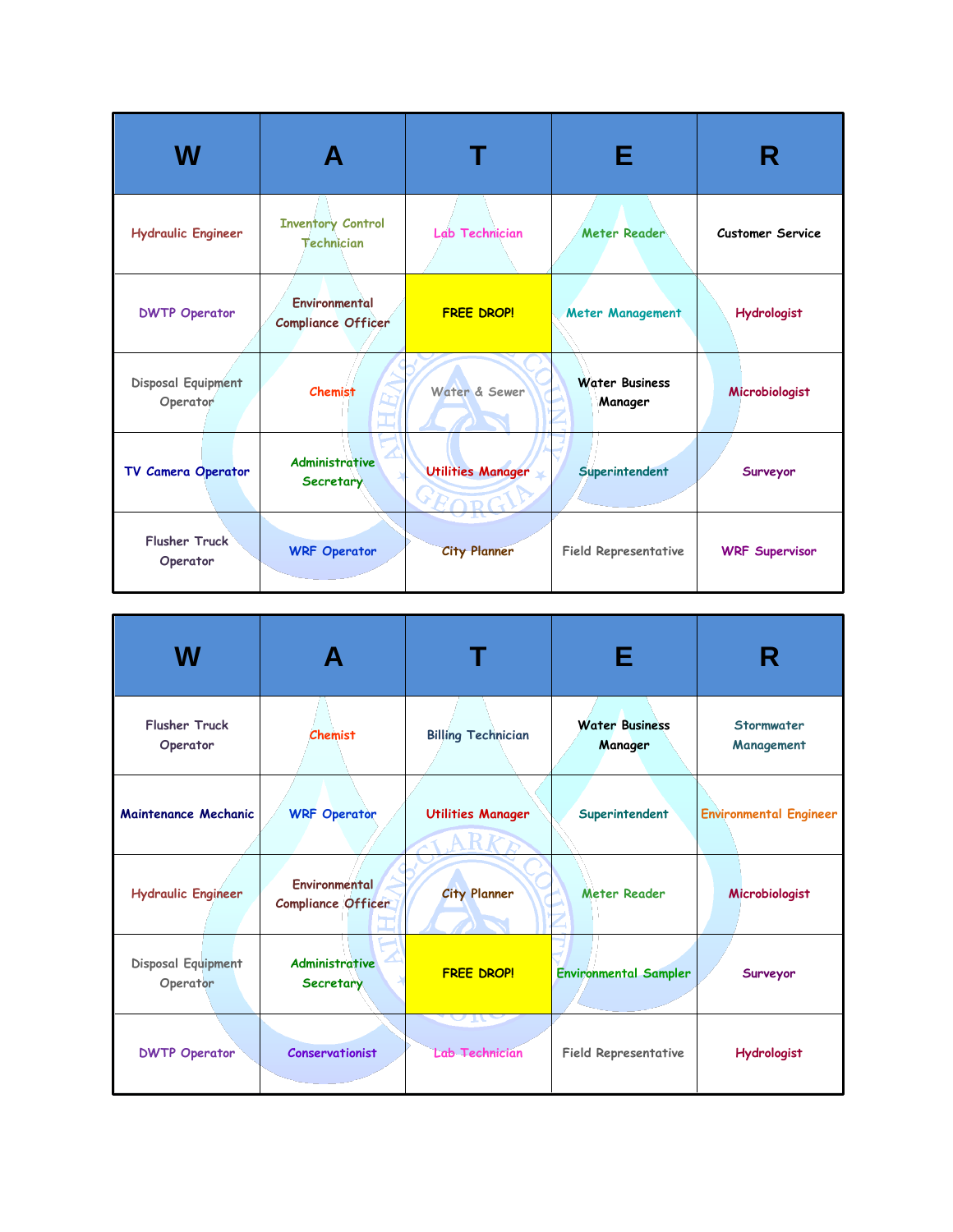| W                                |                                               |                                 | Е                                |                               |
|----------------------------------|-----------------------------------------------|---------------------------------|----------------------------------|-------------------------------|
| Maintenance Mechanic             | Environmental<br><b>Compliance Officer</b>    | <b>FREE DROP!</b>               | <b>Water Business</b><br>Manager | <b>Environmental Engineer</b> |
| Disposal Equipment<br>Operator   | <b>Inventory Control</b><br><b>Technician</b> | <b>Utilities Manager</b><br>ARI | <b>Field Representative</b>      | Microbiologist                |
| TV Camera Operator               | <b>Electrician</b>                            | Water & Sewer                   | Plumber                          | <b>Customer Service</b>       |
| <b>Hydraulic Engineer</b>        | Chemist                                       | <b>Billing Technician</b>       | <b>Meter Reader</b>              | Stormwater<br>Management      |
| <b>Flusher Truck</b><br>Operator | <b>WRF Operator</b>                           | <b>Lab Technician</b>           | <b>Environmental Sampler</b>     | <b>WRF Supervisor</b>         |

| W                                |                                               |                          | Е                           | R                                            |
|----------------------------------|-----------------------------------------------|--------------------------|-----------------------------|----------------------------------------------|
| <b>DWTP Operator</b>             | <b>Inventory Control</b><br><b>Technician</b> | <b>Utilities Manager</b> | Plumber                     | <b>Hydrologist</b>                           |
| TV Camera Operator               | Environmental<br><b>Compliance Officer</b>    | Lab Technician           | Superintendent              | Surveyor                                     |
| Disposal Equipment<br>Operator   | <b>Administrative</b><br>Secretary            | Water & Sewer            | <b>Field Representative</b> | Microbiologist                               |
| Maintenance Mechanic             | <b>WRF Operator</b>                           | <b>City Planner</b>      | <b>Meter Reader</b>         | <b>WRF Supervisor</b>                        |
| <b>Flusher Truck</b><br>Operator | <b>Electrician</b>                            | <b>FREE DROP!</b>        |                             | Environmental Sampler Environmental Engineer |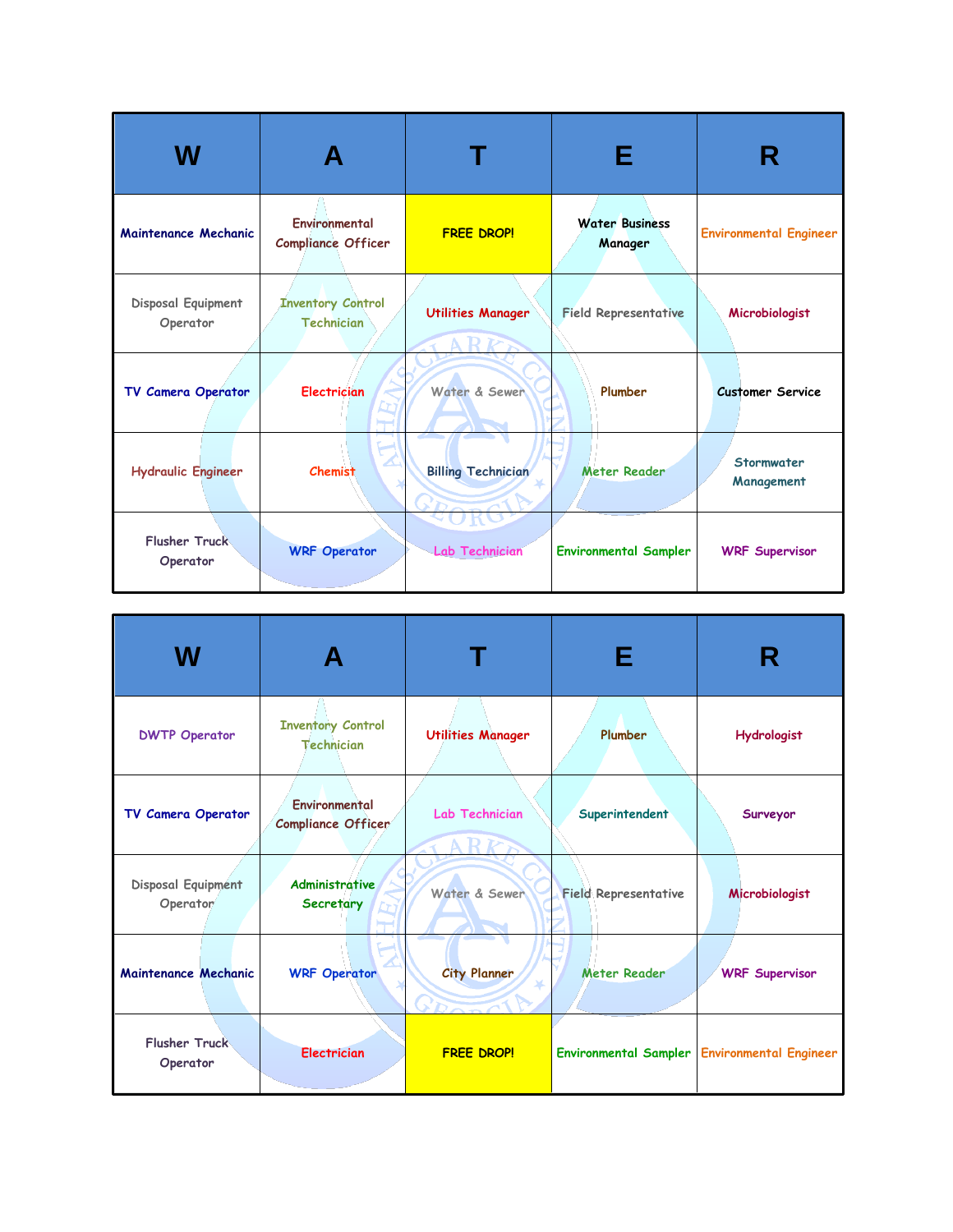| W                              |                                               |                                             | Е                                | R                                            |
|--------------------------------|-----------------------------------------------|---------------------------------------------|----------------------------------|----------------------------------------------|
| <b>Hydraulic Engineer</b>      | <b>Conservationist</b>                        | <b>FREE DROP!</b>                           |                                  | Environmental Sampler Environmental Engineer |
| Maintenance Mechanic           | <b>WRF Operator</b>                           | <b>Utilities Manager</b><br>AR <sub>K</sub> | <b>Meter Management</b>          | Microbiologist                               |
| <b>DWTP Operator</b>           | Environmental<br><b>Compliance Officer</b>    | Water & Sewer                               | Plumber                          | Stormwater<br>Management                     |
| Disposal Equipment<br>Operator | <b>Inventory Control</b><br><b>Technician</b> | <b>Billing Technician</b>                   | Superintendent                   | Hydrologist                                  |
| <b>DWTP Supervisor</b>         | <b>Electrician</b>                            | <b>Lab Technician</b>                       | <b>Water Business</b><br>Manager | <b>WRF Supervisor</b>                        |

| W                                |                                               |                           | Е                                | R                               |
|----------------------------------|-----------------------------------------------|---------------------------|----------------------------------|---------------------------------|
| <b>DWTP Operator</b>             | <b>Electrician</b>                            | <b>FREE DROP!</b>         | <b>Water Business</b><br>Manager | <b>Customer Service</b>         |
| <b>Flusher Truck</b><br>Operator | <b>Inventory Control</b><br><b>Technician</b> | <b>Utilities Manager</b>  | <b>Meter Management</b>          | Microbiologist                  |
| <b>DWTP Supervisor</b>           | Environmental<br><b>Compliance Officer</b>    | <b>Billing Technician</b> | Plumber                          | <b>Stormwater</b><br>Management |
| Maintenance Mechanic             | <b>Chemist</b>                                | <b>City Planner</b>       | <b>Field Representative</b>      | <b>Hydrologist</b>              |
| TV Camera Operator               | <b>Conservationist</b>                        | <b>Lab Technician</b>     | <b>Meter Reader</b>              | Surveyor                        |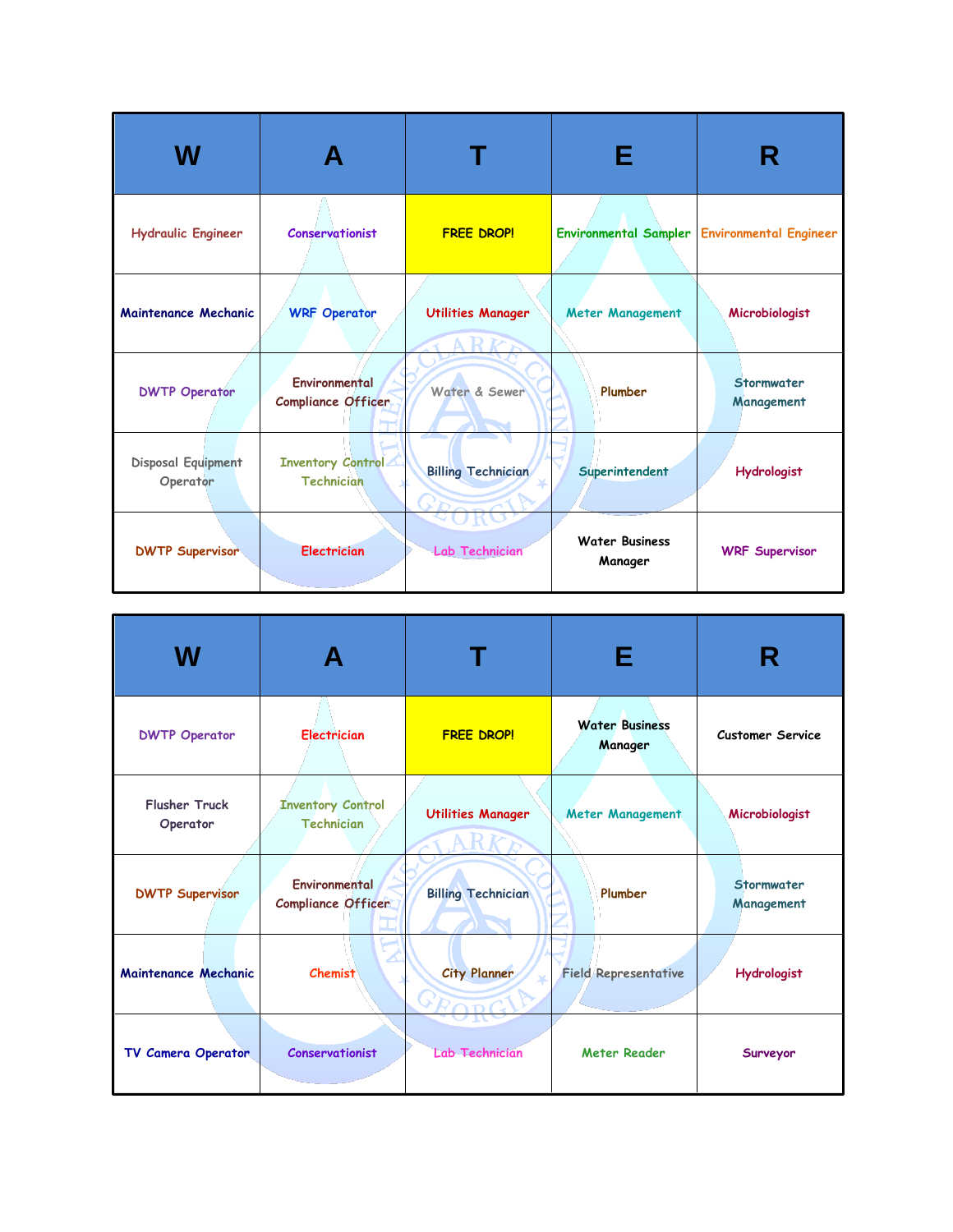| W                                | А                                   |                                                    | Е                            | R                        |
|----------------------------------|-------------------------------------|----------------------------------------------------|------------------------------|--------------------------|
| <b>Flusher Truck</b><br>Operator | <b>Electrician</b>                  | <b>Billing Technician</b>                          | Plumber                      | Surveyor                 |
| <b>Hydraulic Engineer</b>        | <b>Chemist</b>                      | <b>Lab Technician</b>                              | <b>Field Representative</b>  | Microbiologist           |
| Maintenance Mechanic             | Environmental<br>Compliance Officer | <b>City Planner</b>                                | Superintendent               | Stormwater<br>Management |
| TV Camera Operator               | <b>Conservationist</b>              | <b>FREE DROP!</b>                                  | <b>Environmental Sampler</b> | <b>Customer Service</b>  |
| <b>DWTP Operator</b>             | <b>WRF Operator</b>                 | $\mathbf{n}$<br>$\cup$<br><b>Utilities Manager</b> | <b>Meter Management</b>      | <b>WRF Supervisor</b>    |

| W                              |                                               |                            | Е                                | R                             |
|--------------------------------|-----------------------------------------------|----------------------------|----------------------------------|-------------------------------|
| <b>Hydraulic Engineer</b>      | <b>Administrative</b><br>Secretary            | <b>Lab Technician</b>      | Plumber                          | <b>WRF Supervisor</b>         |
| Disposal Equipment<br>Operator | <b>Inventory Control</b><br><b>Technician</b> | <b>City Planner</b><br>ARK | <b>Meter Management</b>          | <b>Hydrologist</b>            |
| TV Camera Operator             | <b>Chemist</b>                                | <b>FREE DROP!</b>          | <b>Water Business</b><br>Manager | Surveyor                      |
| <b>DWTP Operator</b>           | <b>WRF Operator</b>                           | Water & Sewer              | Superintendent                   | <b>Customer Service</b>       |
| Maintenance Mechanic           | <b>Electrician</b>                            | <b>Utilities Manager</b>   | Field Representative             | <b>Environmental Engineer</b> |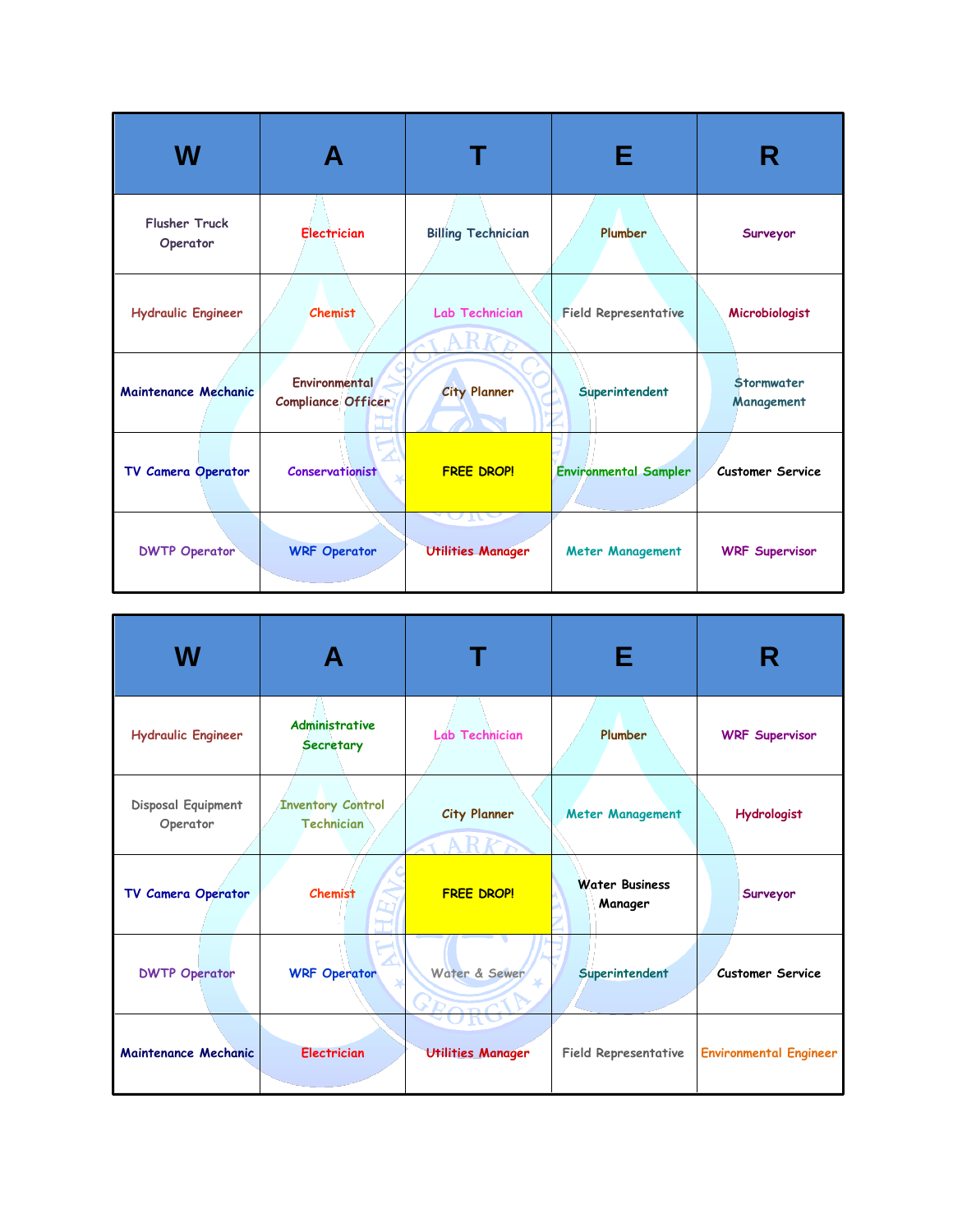| W                              |                                               |                                   | Е                                |                          |
|--------------------------------|-----------------------------------------------|-----------------------------------|----------------------------------|--------------------------|
| Maintenance Mechanic           | <b>Chemist</b>                                | <b>City Planner</b>               | <b>Meter Management</b>          | <b>WRF Supervisor</b>    |
| Disposal Equipment<br>Operator | <b>Conservationist</b>                        | <b>Billing Technician</b><br>XARK | Superintendent                   | Microbiologist           |
| <b>DWTP Supervisor</b>         | <b>Inventory Control</b><br><b>Technician</b> | <b>FREE DROP!</b>                 | <b>Water Business</b><br>Manager | <b>Hydrologist</b>       |
| <b>DWTP Operator</b>           | Environmental<br><b>Compliance Officer</b>    | <b>Utilities Manager</b><br>YRODO | Plumber                          | Surveyor                 |
| TV Camera Operator             | <b>Administrative</b><br>Secretary            | <b>Lab Technician</b>             | <b>Environmental Sampler</b>     | Stormwater<br>Management |

| W                                |                                            |                                   | Е                            | R                             |
|----------------------------------|--------------------------------------------|-----------------------------------|------------------------------|-------------------------------|
| <b>DWTP Supervisor</b>           | <b>Chemist</b>                             | Water & Sewer                     | <b>Meter Reader</b>          | Microbiologist                |
| <b>Hydraulic Engineer</b>        | Environmental<br><b>Compliance Officer</b> | <b>Utilities Manager</b><br>A R F | Plumber                      | <b>Customer Service</b>       |
| TV Camera Operator               | <b>Administrative</b><br><b>Secretary</b>  | <b>City Planner</b>               | <b>Field Representative</b>  | <b>Environmental Engineer</b> |
| <b>Flusher Truck</b><br>Operator | <b>WRF Operator</b>                        | <b>FREE DROP!</b>                 | <b>Meter Management</b>      | Surveyor                      |
| Maintenance Mechanic             | <b>Inventory Control</b><br>Technician     | <b>Lab Technician</b>             | <b>Environmental Sampler</b> | Stormwater<br>Management      |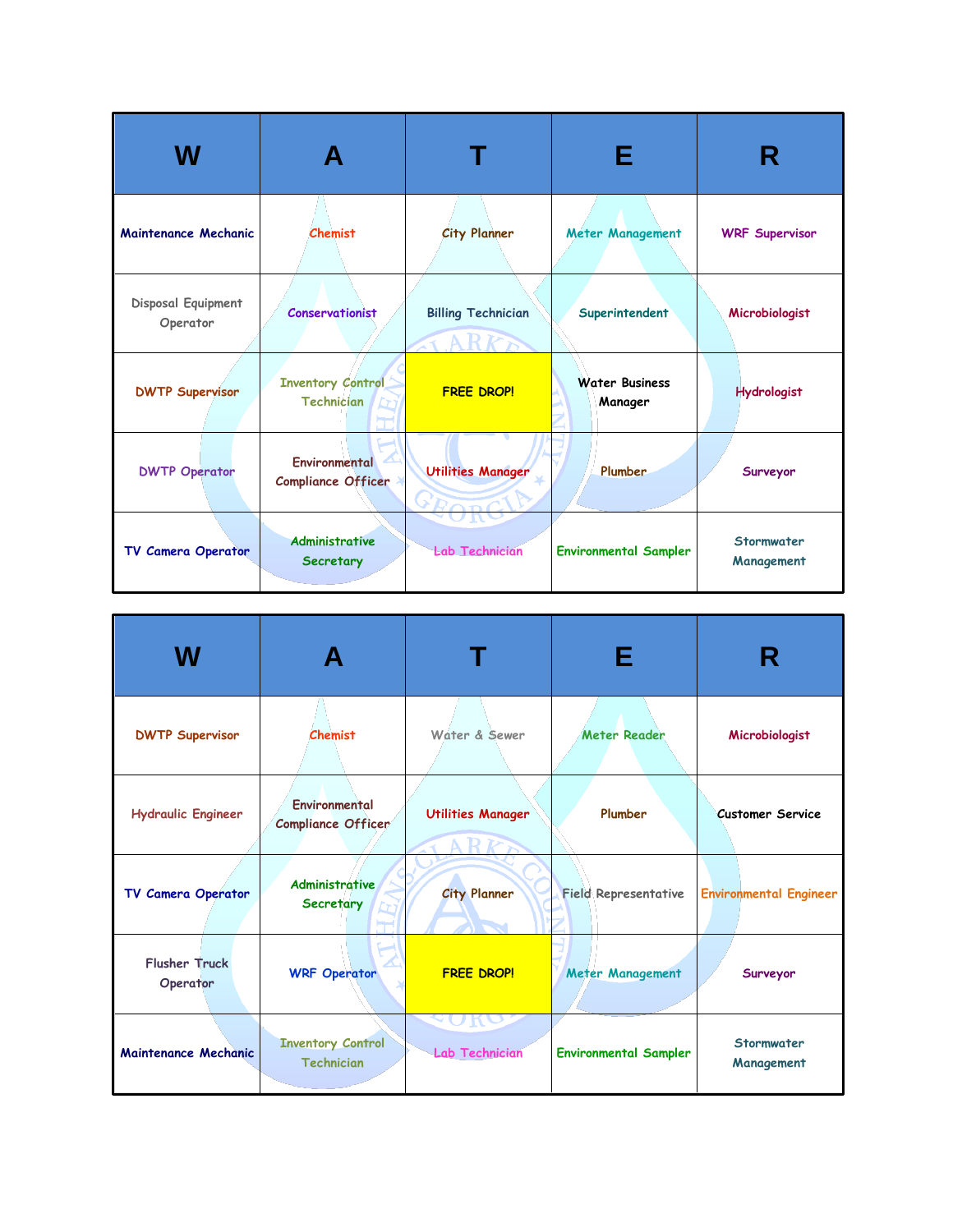| W                                     |                                               |                           | Е                            |                               |
|---------------------------------------|-----------------------------------------------|---------------------------|------------------------------|-------------------------------|
| <b>Disposal Equipment</b><br>Operator | <b>WRF Operator</b>                           | <b>FREE DROP!</b>         | Plumber                      | Surveyor                      |
| <b>Hydraulic Engineer</b>             | <b>Inventory Control</b><br><b>Technician</b> | <b>Billing Technician</b> | <b>Field Representative</b>  | <b>Environmental Engineer</b> |
| <b>DWTP Operator</b>                  | <b>Chemist</b>                                | <b>Utilities Manager</b>  | <b>Meter Reader</b>          | Stormwater<br>Management      |
| <b>Flusher Truck</b><br>Operator      | Environmental<br><b>Compliance Officer</b>    | Water & Sewer             | <b>Environmental Sampler</b> | <b>WRF Supervisor</b>         |
| Maintenance Mechanic                  | <b>Administrative</b><br>Secretary            | <b>City Planner</b>       | Superintendent               | <b>Customer Service</b>       |

| W                                |                                               |                           | Е                                | R                             |
|----------------------------------|-----------------------------------------------|---------------------------|----------------------------------|-------------------------------|
| <b>Hydraulic Engineer</b>        | <b>Inventory Control</b><br><b>Technician</b> | Lab Technician            | <b>Water Business</b><br>Manager | <b>Customer Service</b>       |
| Maintenance Mechanic             | <b>Administrative</b><br>Secretary            | <b>FREE DROP!</b>         | Meter Management                 | <b>Hydrologist</b>            |
| <b>DWTP Supervisor</b>           | <b>Chemist</b>                                | Water & Sewer             | <b>Meter Reader</b>              | Stormwater<br>Management      |
| <b>Flusher Truck</b><br>Operator | <b>Conservationist</b>                        | <b>City Planner</b>       | Superintendent                   | <b>Environmental Engineer</b> |
| <b>DWTP Operator</b>             | Environmental<br><b>Compliance Officer</b>    | <b>Billing Technician</b> | <b>Environmental Sampler</b>     | Microbiologist                |